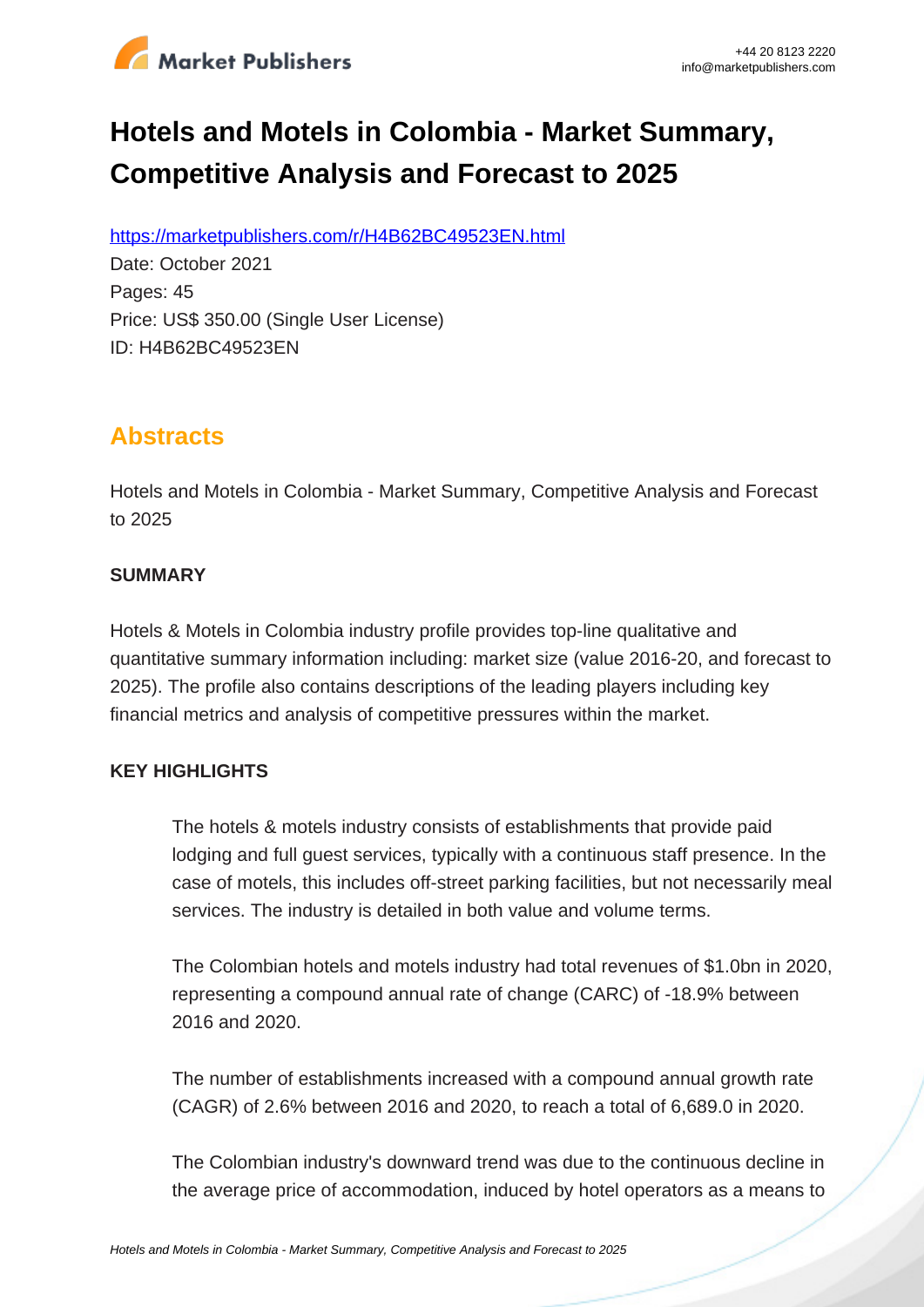

improve occupancy rates amid the strong growth in the number of establishments.

#### **SCOPE**

Save time carrying out entry-level research by identifying the size, growth, major segments, and leading players in the hotels & motels market in Colombia

Use the Five Forces analysis to determine the competitive intensity and therefore attractiveness of the hotels & motels market in Colombia

Leading company profiles reveal details of key hotels & motels market players' global operations and financial performance

Add weight to presentations and pitches by understanding the future growth prospects of the Colombia hotels & motels market with five year forecasts

#### **REASONS TO BUY**

What was the size of the Colombia hotels & motels market by value in 2020?

What will be the size of the Colombia hotels & motels market in 2025?

What factors are affecting the strength of competition in the Colombia hotels & motels market?

How has the market performed over the last five years?

What are the main segments that make up Colombia's hotels & motels market?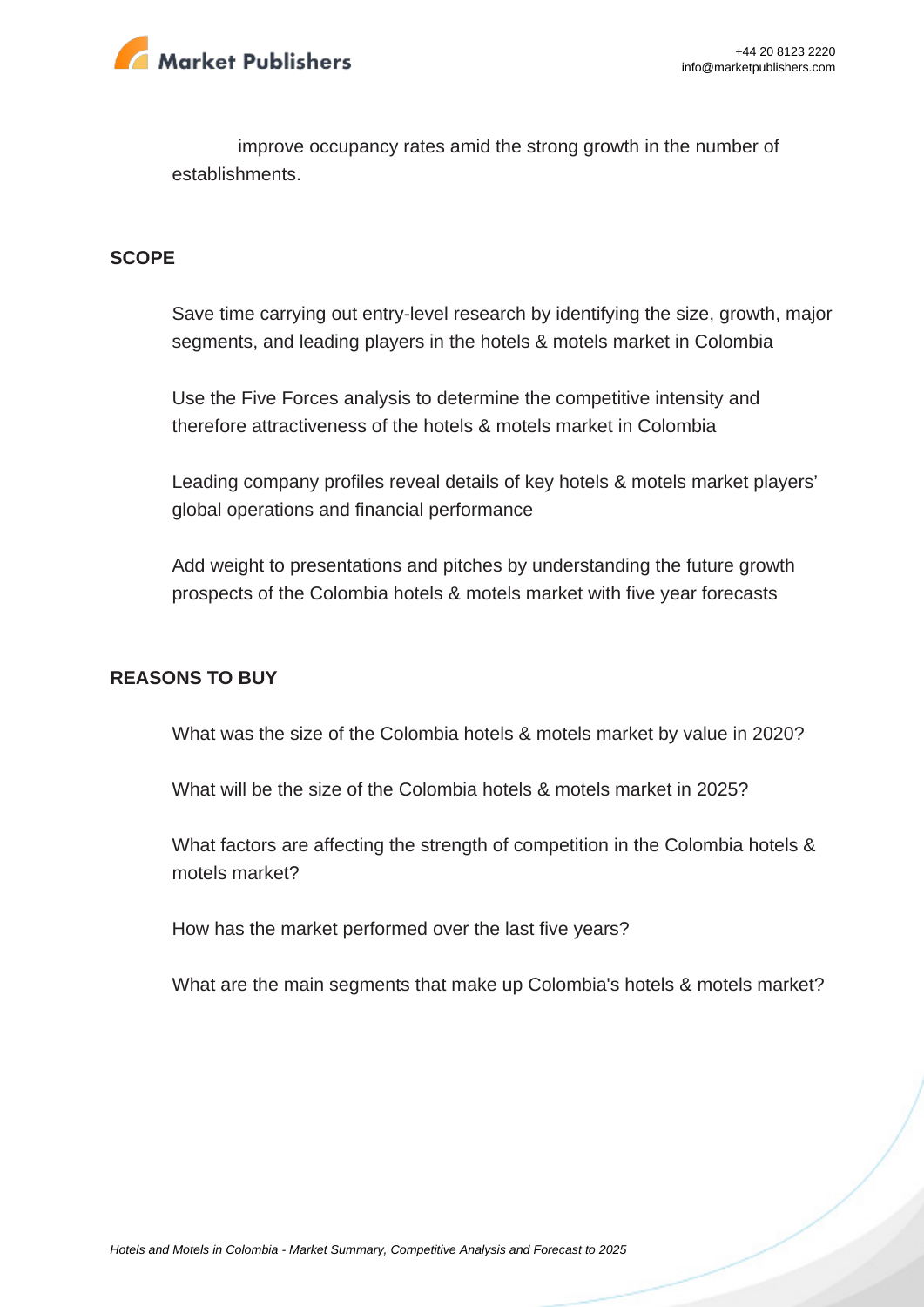

# **Contents**

#### **1 EXECUTIVE SUMMARY**

- 1.1. Market value
- 1.2. Market value forecast
- 1.3. Market volume
- 1.4. Market volume forecast
- 1.5. Category segmentation
- 1.6. Geography segmentation
- 1.7. Market rivalry
- 1.8. Competitive Landscape

#### **2 MARKET OVERVIEW**

- 2.1. Market definition
- 2.2. Market analysis

#### **3 MARKET DATA**

- 3.1. Market value
- 3.2. Market volume

#### **4 MARKET SEGMENTATION**

- 4.1. Category segmentation
- 4.2. Geography segmentation

#### **5 MARKET OUTLOOK**

- 5.1. Market value forecast
- 5.2. Market volume forecast

#### **6 FIVE FORCES ANALYSIS**

- 6.1. Summary
- 6.2. Buyer power
- 6.3. Supplier power
- 6.4. New entrants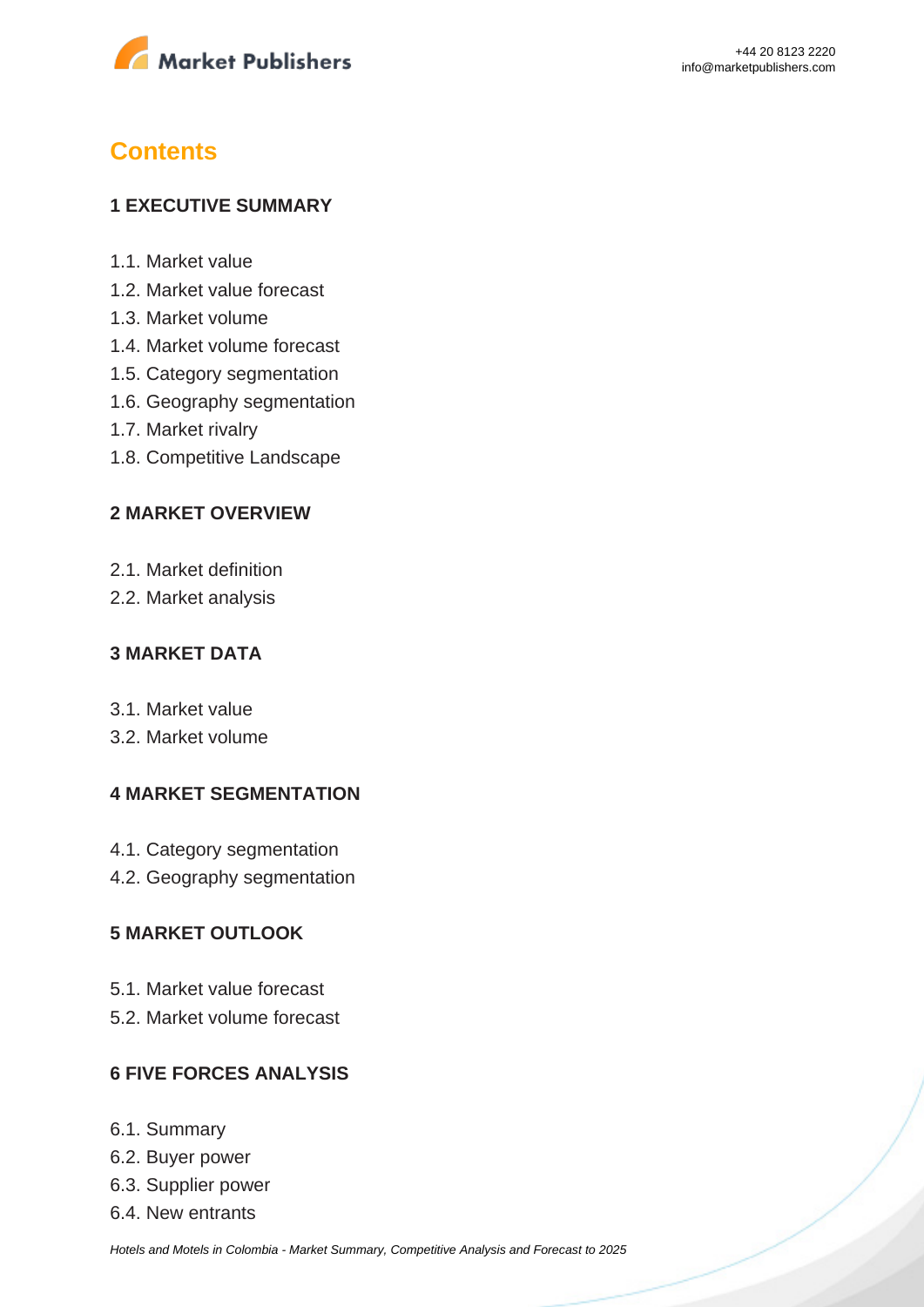

- 6.5. Threat of substitutes
- 6.6. Degree of rivalry

# **7 COMPETITIVE LANDSCAPE**

- 7.1. Who are the leading players?
- 7.2. What strategies do the leading players follow?
- 7.3. How has the COVID-19 pandemic impacted leading players?
- 7.4. Are there any threats to the leading players?

## **8 COMPANY PROFILES**

- 8.1. Hoteles Estelar S.A.
- 8.2. Decameron All Inclusive Hotels & Resorts
- 8.3. Marriott International Inc
- 8.4. Hilton Worldwide Holdings Inc

# **9 MACROECONOMIC INDICATORS**

9.1. Country data

## **10 APPENDIX**

- 10.1. Methodology
- 10.2. About MarketLine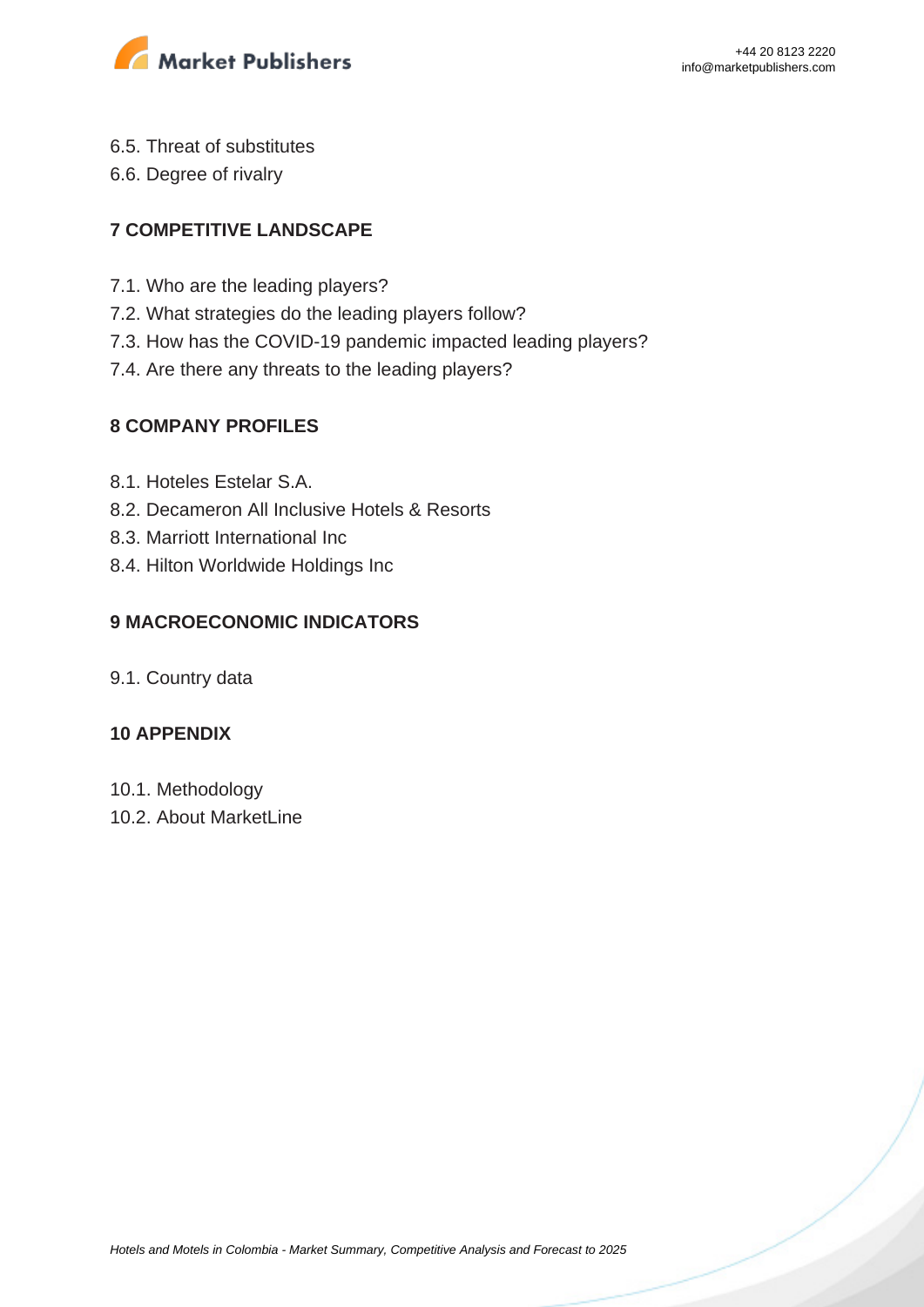

# **List Of Tables**

#### **LIST OF TABLES**

Table 1: Colombia hotels & motels industry value: \$ million, 2016-20 Table 2: Colombia hotels & motels industry volume: number of establishments, 2016-20 Table 3: Colombia hotels & motels industry category segmentation: \$ million, 2020 Table 4: Colombia hotels & motels industry geography segmentation: \$ million, 2020 Table 5: Colombia hotels & motels industry value forecast: \$ million, 2020-25 Table 6: Colombia hotels & motels industry volume forecast: number of establishments, 2020-25 Table 7: Hoteles Estelar S.A.: key facts Table 8: Hoteles Estelar S.A.: Key Employees Table 9: Decameron All Inclusive Hotels & Resorts: key facts Table 10: Decameron All Inclusive Hotels & Resorts: Key Employees Table 11: Marriott International Inc: key facts Table 12: Marriott International Inc: Annual Financial Ratios Table 13: Marriott International Inc: Key Employees Table 14: Marriott International Inc: Key Employees Continued Table 15: Marriott International Inc: Key Employees Continued Table 16: Hilton Worldwide Holdings Inc: key facts Table 17: Hilton Worldwide Holdings Inc: Annual Financial Ratios Table 18: Hilton Worldwide Holdings Inc: Annual Financial Ratios (Continued) Table 19: Hilton Worldwide Holdings Inc: Key Employees Table 20: Hilton Worldwide Holdings Inc: Key Employees Continued Table 21: Hilton Worldwide Holdings Inc: Key Employees Continued Table 22: Colombia size of population (million), 2016-20 Table 23: Colombia gdp (constant 2005 prices, \$ billion), 2016-20 Table 24: Colombia gdp (current prices, \$ billion), 2016-20 Table 25: Colombia inflation, 2016-20 Table 26: Colombia consumer price index (absolute), 2016-20 Table 27: Colombia exchange rate, 2016-20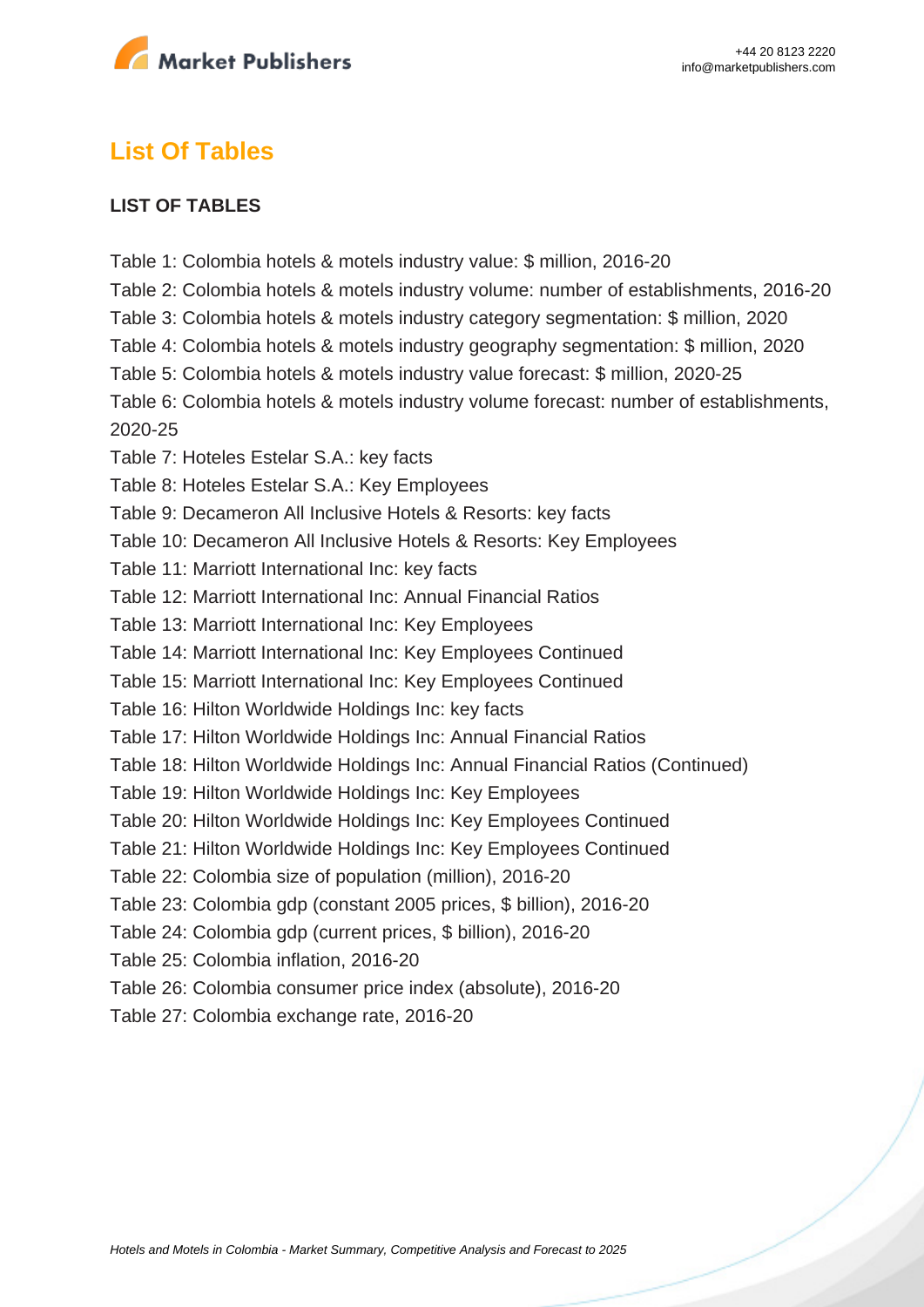

# **List Of Figures**

#### **LIST OF FIGURES**

Figure 1: Colombia hotels & motels industry value: \$ million, 2016-20

Figure 2: Colombia hotels & motels industry volume: number of establishments,

2016-20

Figure 3: Colombia hotels & motels industry category segmentation: % share, by value, 2020

Figure 4: Colombia hotels & motels industry geography segmentation: % share, by value, 2020

Figure 5: Colombia hotels & motels industry value forecast: \$ million, 2020-25

Figure 6: Colombia hotels & motels industry volume forecast: number of establishments, 2020-25

Figure 7: Forces driving competition in the hotels & motels industry in Colombia, 2020

Figure 8: Drivers of buyer power in the hotels & motels industry in Colombia, 2020

Figure 9: Drivers of supplier power in the hotels & motels industry in Colombia, 2020

Figure 10: Factors influencing the likelihood of new entrants in the hotels & motels

industry in Colombia, 2020

Figure 11: Factors influencing the threat of substitutes in the hotels & motels industry in Colombia, 2020

Figure 12: Drivers of degree of rivalry in the hotels & motels industry in Colombia, 2020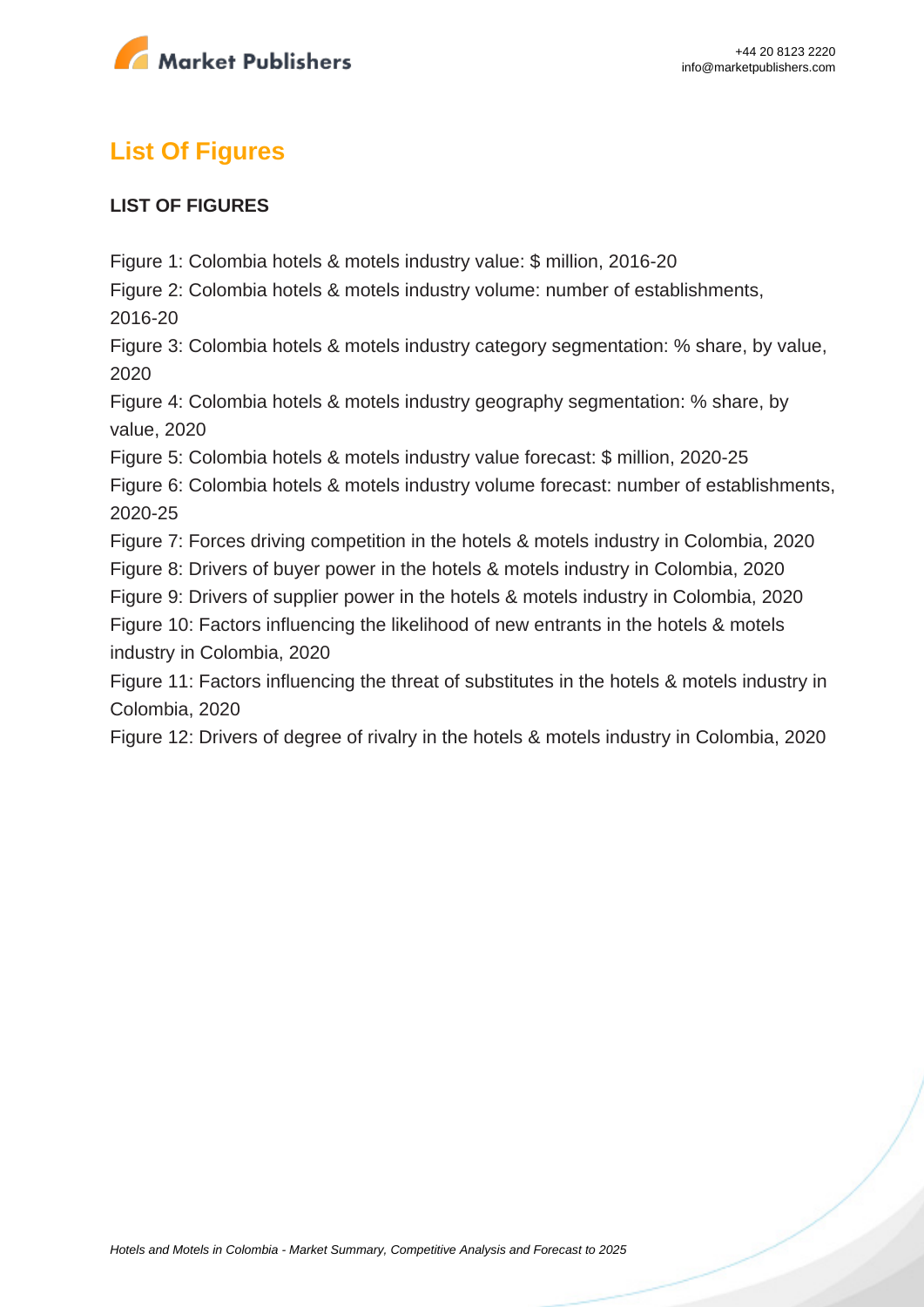

#### I would like to order

Product name: Hotels and Motels in Colombia - Market Summary, Competitive Analysis and Forecast to 2025

Product link: [https://marketpublishers.com/r/H4B62BC49523EN.html](https://marketpublishers.com/report/services/hotels/hotels-n-motels-in-colombia-market-summary-competitive-analysis-n-forecast-to-2025.html)

Price: US\$ 350.00 (Single User License / Electronic Delivery) If you want to order Corporate License or Hard Copy, please, contact our Customer Service: [info@marketpublishers.com](mailto:info@marketpublishers.com)

## Payment

To pay by Credit Card (Visa, MasterCard, American Express, PayPal), please, click button on product page [https://marketpublishers.com/r/H4B62BC49523EN.html](https://marketpublishers.com/report/services/hotels/hotels-n-motels-in-colombia-market-summary-competitive-analysis-n-forecast-to-2025.html)

To pay by Wire Transfer, please, fill in your contact details in the form below:

First name: Last name: Email: Company: Address: City: Zip code: Country: Tel: Fax: Your message:

\*\*All fields are required

Custumer signature

Please, note that by ordering from marketpublishers.com you are agreeing to our Terms & Conditions at<https://marketpublishers.com/docs/terms.html>

To place an order via fax simply print this form, fill in the information below and fax the completed form to +44 20 7900 3970